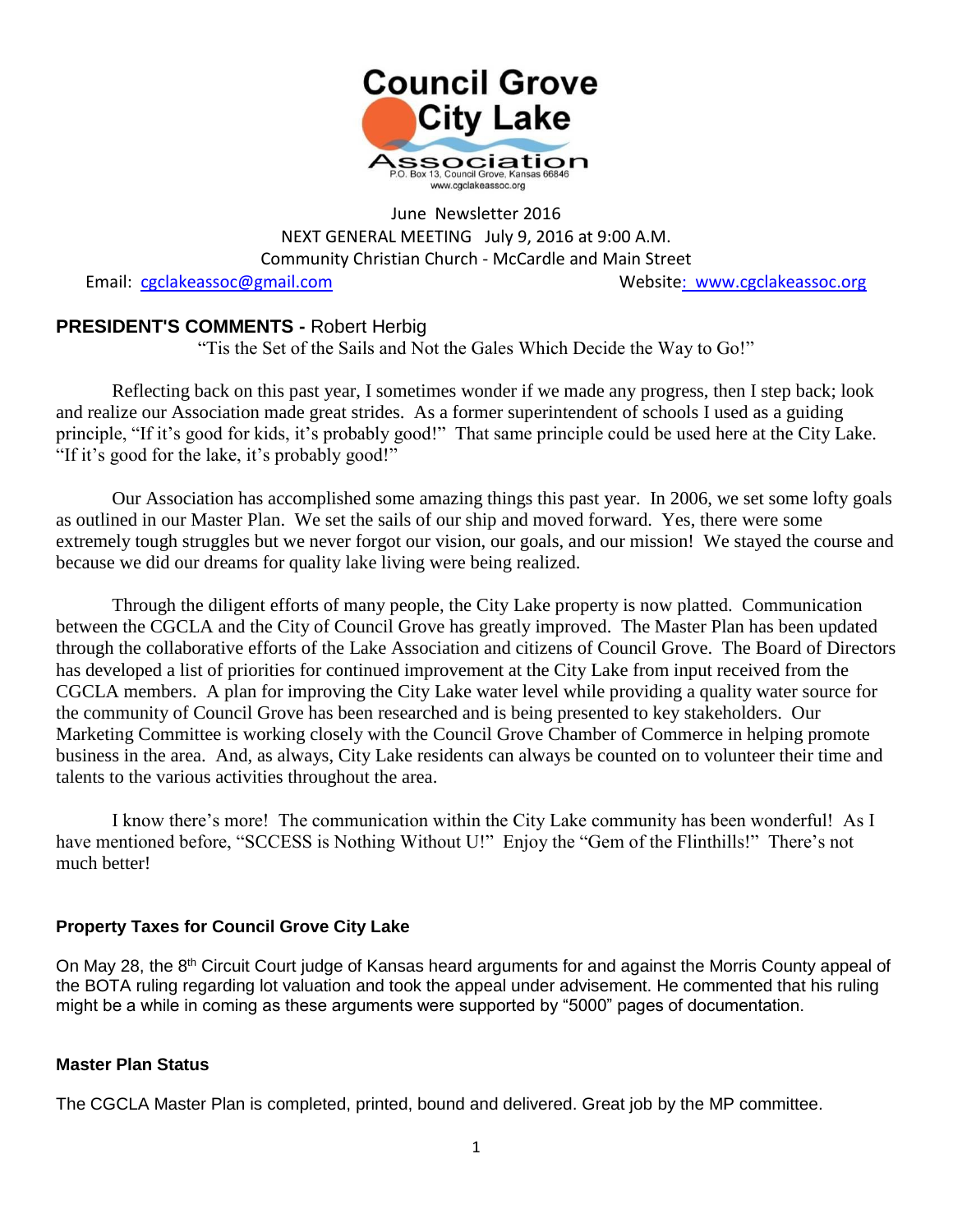#### **Independence Day Celebration**

The traditional Independence Day Regatta will take place Saturday July 2nd. **ANNUAL 4TH OF JULY CELEBRATION**



**BOAT REGATTA – SATURDAY JULY 2ND – 6 PM**

CELEBRATE THIS GREAT NATION BY DECORATING YOUR BOAT AND/OR LAKEFRONT IN A PATRIOTIC THEME.

> PRIZES FOR EACH  $1^\text{ST}$  PLACE - \$150  $-$  2  $^\text{ND}$  PLACE - \$100  $-$  3  $^\text{RD}$  PLACE - \$75

#### **KAYAK & PADDLE BOAT RACES**

PADDLE BOAT NAMES AND THE STATE OF STATE AND MALE AND THE STATE OF STATE AND THE STATE OF STATE OF STATE OF STATE OF STATE OF STATE OF STATE OF STATE OF STATE OF STATE OF STATE OF STATE OF STATE OF STATE OF STATE OF STATE

2 PERSONS ; 13 & UNDER 1 PERSON ; ALL AGES





CONTACT RENEE' ROTHS AT [RENEEROTHS19@GMAIL.COM](mailto:RENEEROTHS19@GMAIL.COM) OR (316) 259-8203 WITH YOUR NAME, CABIN NUMBER AND PHONE NUMBER IF YOU WISH TO PARTICIPATE.

#### **Water Safety –**

Ordinance 2176, regulating electrical wiring on docking facilities and other uses of electricity on/or near the council grove city lake in the council grove lake park was recently passed. See CGCLA website.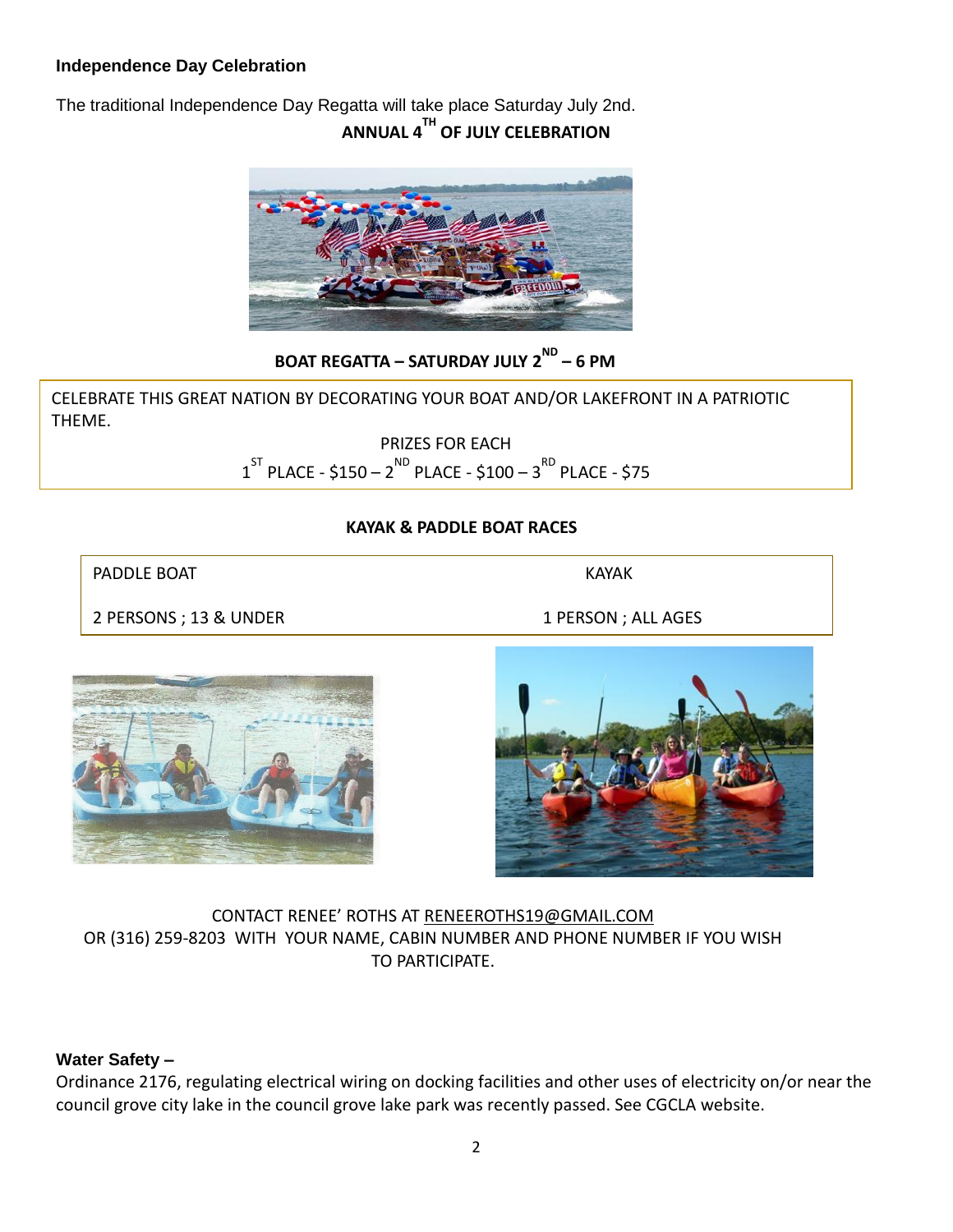#### **CGCLA Golf Tournament Benefit for Educational Fund**





 SPONSORS Zing Zang Inc. Ray's Apple Market Alta Vista Locker, Alta Vista, KS Bolton Chrysler/Dodge/Jeep Hays House Financial Benefits, Inc., Martin Thurman, CFP Stover's Restoration, Emporia, KS Santa Fe Liquor Korina & Steve Martin The Welton Family, Shawnee, Ks K Construction Inc., Alta Vista, Ks. Farmers & Drovers Bank State Farm Insurance, Steve Crichton Adams Lumber & Homestore RedBud Design and Promotions Lakeside Properties Ameriprise, Mike Petitjean, Newton, Ks The Tire Shop Buchura Family Automotive The Eye Doctors Farmers Insurance, Dee Gieswein Moonlite Trucking Flint Hills rural Electric Corp. Association Golf USA, Newton, KS Historic Grounds Coffee & Pastry Shop McDonalds of Dodge City K Construction, Alta Vista, KS



 SPONSORS Sand Creek Station Golf Course, Newton, Ks. Emprise Bank Council Grove Realty Bluestem Brockerage Storage Plus Sims Enterprises, Newton, Ks. Tyner Insurance Group Inc. Farm Bureau Financial Services, Jason Frazier. NAPA The Parts Place Flint Hills Floral Carlin Enterprises, LLC Grove Gardens Alexander Art Works The Cottage House B&B Services Unlimited Wolgast Lumber Co., Alta Vista, Ks. H&R Block Bosch Furniture Store Western Grain Mill RMG, Rex Materials Group Council Grove Marina Sorell Chiropractic Clinic Council Grove Assisted Living Marion Christian Church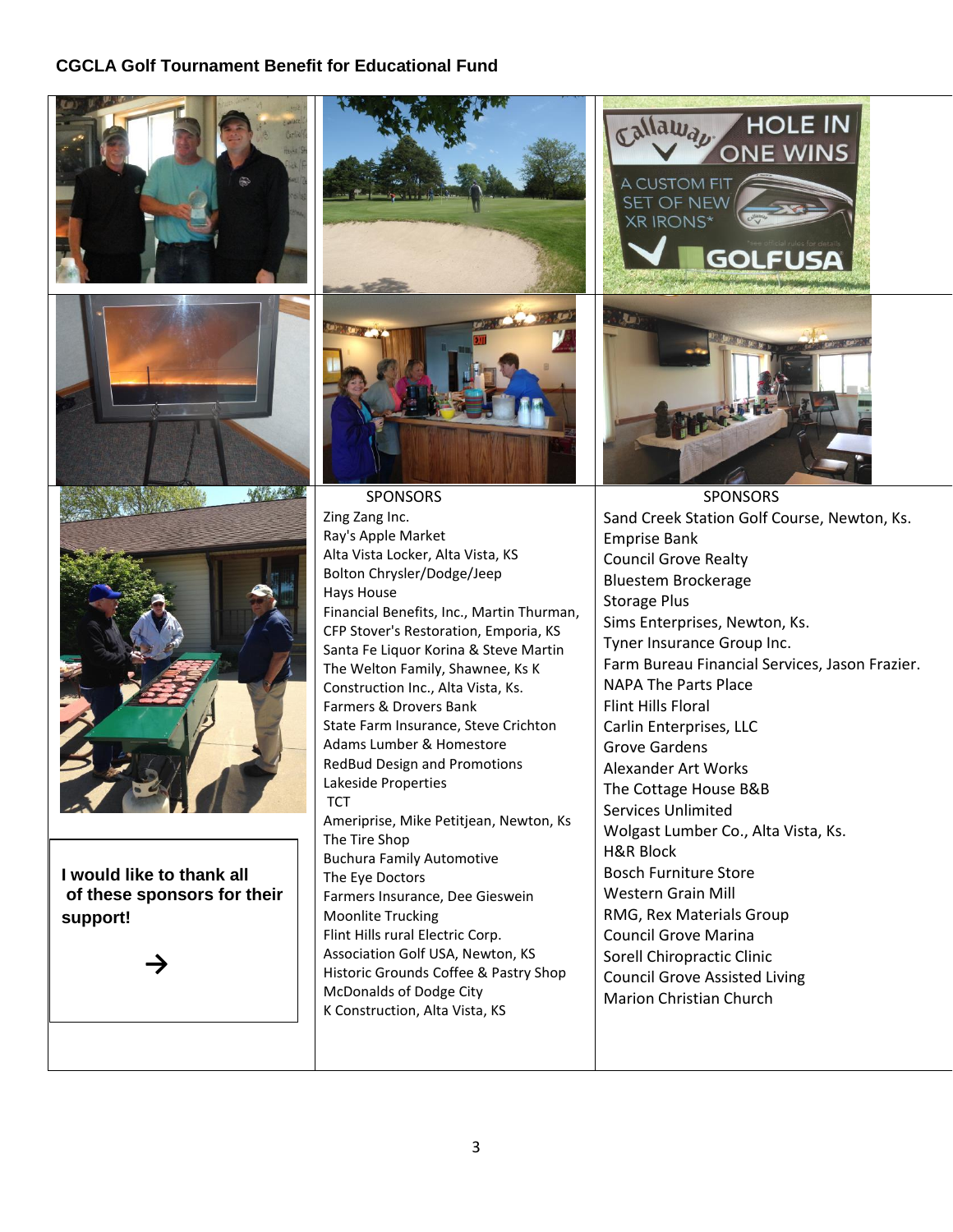The "Council Grove City Lake Association 7th Annual Charity Golf Tournament" was held at the Council Grove Country Club on Saturday, May 14, 2016. A total of 38 golfers played in the 2- man scramble tournament. Once again, the weather cooperated and a great time was had by all the golfers who played, as well as those friends, family, and guests who attended the post-tournament awards ceremony and raffle. The 1st place team winners were Don & Chad Alderman, 2nd place winners were Cody Catlin & Pickett, with 3rd place going to the team of Jody Clark & Matt Lawrenz. Winner of the "closest-to-the-pin" contest was Jim Flickinger from Newton, Ks. 1st, 2nd and 3rd place teams were awarded trophies, while the "closest-to-the-pin" winner received a new golf bag, Ping putter and Ping rescue club. The BIG winner was the USD 417 Educational Enhancement Fund with a total donation from the tournament sponsors, participants, and guests being \$4,812.28

A very special thanks to all those who bought raffle tickets, and those who donated just because they wanted to support this event. Without your generous support, this charity event would not have been a success. On a personal note, I would like to thank all the volunteers who helped me organize and run this golf tournament. I am forever indebted to Renee & Jerry Roths, Lisa Palmer, Dick Heinemann, Edd Wallace, and all the volunteers who helped make this event a huge success. A very special "thank you" to all the ladies who made baked beans, coleslaw, potato salad, cookies and pies. Also, a very special shout-out to all my golfing buds from Newton who came out to support me and this charity tournament. It would not have been as successful without your support and I can never thank you all

Sincerely,

enough.

John Nicodemus Charity Golf Tournament Chairman

#### **ANNUAL STEAK FRY**



Don't Miss out on the Social event of the year

## **The Annual Lake Steak Fry**

Steak fry proceeds will go to

POA (Patriot Outdoor Adventures)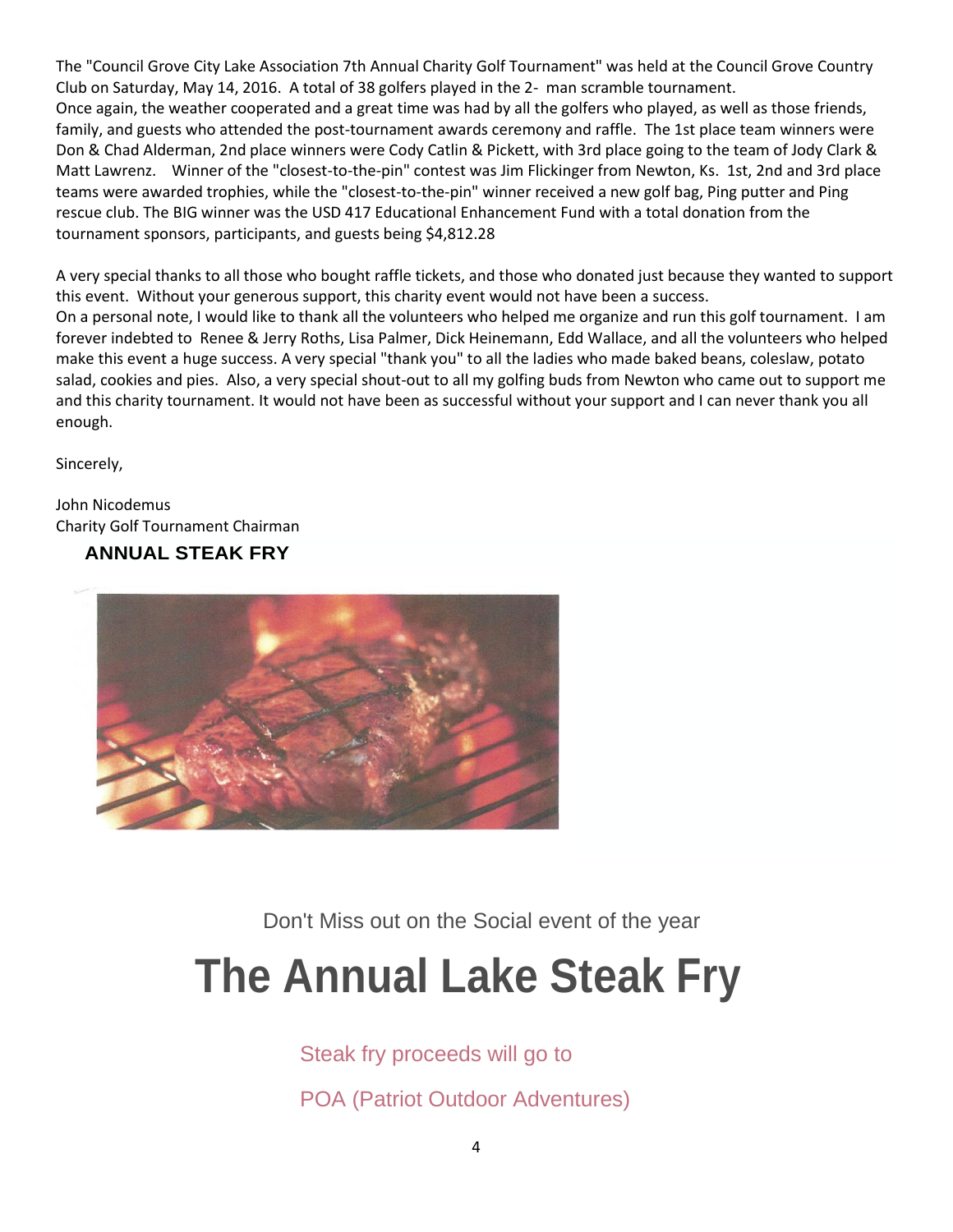#### For our Wounded Warriors

100 percent of all proceeds from POA events go to benefit the soldiers as everything from workers to food is all volunteer

This includes CG Lake POA Bass Tournament

Please join us in this effort to donate to such a worthy cause and to once again meet with neighbors and get to know our new lake residents. When: JULY 30TH Where: CG Country Club, 830 Hays St. Time: Social Time 4:00 pm Grill steaks 6:00 pm \$35.00 per person includes Steak dinner & **Cocktails** Pay at the door

# **PLEASE RSVP**

SO THAT I Will KNOW HOW MANY STEAKS TO ORDER

At: [reneeroths19@gmail.com](mailto:reneeroths19@gmail.com)

If your plans change please let me know so I can change the steak order

#### **BOARD OF DIRECTORS FOR 2016-2017**

At the annual June meeting of CGCLA, Gary Catlin, Dave Fritchen, Ed Hooper, Tom Nurnberg and Jerry Roths were re-elected to the board. New member to the board, Marty Wright, was elected to replace Andy Hutter, who has served the board so well for many years.These join Joyce Hutter, Robert Herbig, Larry Fisher, Larry Heyka and Jim Steckart to complete the board. The board will elect their own officers at their next meeting.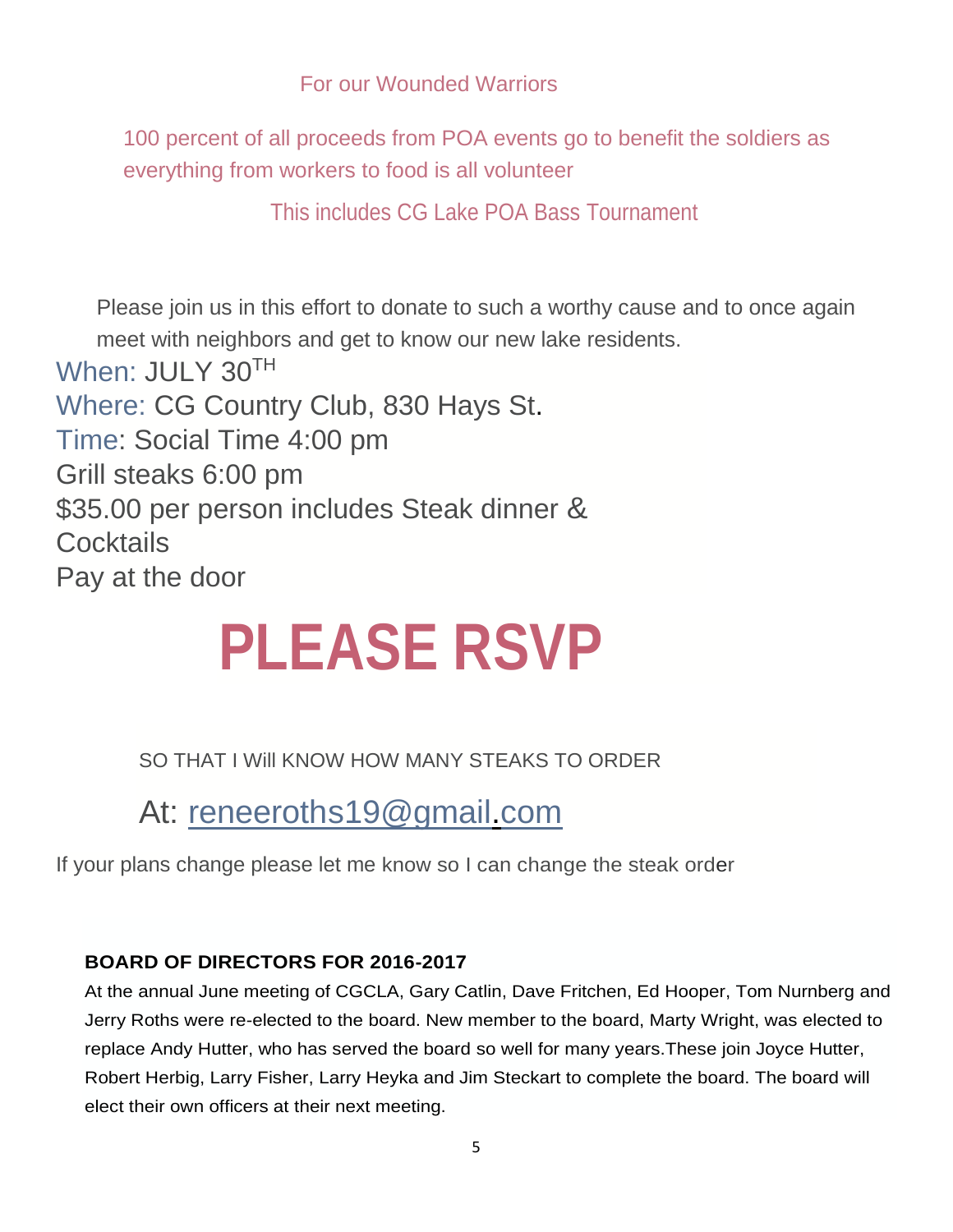### 2016 AREA CALENDAR OF EVENTS

| <b>MAY</b>                                       | <b>JUNE</b>                                         |
|--------------------------------------------------|-----------------------------------------------------|
| May 1: "Kaw and Santa Fe Trails",                | June 2-4: Flint Hills Rodeo, Strong City            |
| Kaw Mission Site, 2pm                            | June 2-17: Kansas Archeology Training               |
| May 14: CGCLA Golf Tournament                    | Program Field School. Kaw                           |
| CG Country Club                                  | Mission & Last Chance Store                         |
| May 15: Kaw Nation Project, "Allegawaho          | June 4: Relay for Life                              |
| Park," Kaw Mission Site, 2pm                     | June 11: Symphony in the Flint Hills, South         |
| May 3,10,17, 24, 31: Morris County               | <b>Clements Pasture</b>                             |
| <b>Farmers Market</b>                            | June 11: PRIDE Second Saturday, Girl Scout          |
|                                                  | Cabin, Riverwalk Park, 6:30pm                       |
|                                                  | June 17-19: Washunga Days                           |
|                                                  | June 18: Run-Shunga 5K Walk/Run                     |
|                                                  | Washunga Days Parade                                |
|                                                  | June 7,14, 21, 28: Morris County Farmers' Market    |
|                                                  |                                                     |
| <b>JULY</b>                                      | <b>AUGUST</b>                                       |
| July 2: City Lake Independence Day               | August 1: Morris County Fair continues              |
| Celebration - Boat Regatta, Kayak                | Aug 9: PRIDE Second Saturday, Girl Scout            |
| & Paddle Boat Races                              | Cabin, Riverwalk Park, 6:30pm                       |
| July 3: Wilsey 3rd of July Celebration           | August 27: Evening on the Riverwalk                 |
| July 4: Independence Day Celebration,            | Aug 2, 9, 16, 23, 30 - Morris County Farmers Market |
| <b>Bolton Soccer Complex</b>                     |                                                     |
| July 8-9: Santa Fe Trail Ranch Rodeo             |                                                     |
| July 9: PRIDE Second Daturday, Girl Scout        |                                                     |
| Cabin, Riverwalk Park, 6:30pm                    |                                                     |
| July 15: Ladies Night Out, 5-9pm                 |                                                     |
| July 26th - August 1st: Morris County Fair       |                                                     |
| July 30: CGCLA Steak Fry                         |                                                     |
| July 5, 12, 19, 26: Morris County Farmers Market |                                                     |
| <b>SEPTEMBER</b>                                 | <b>OCTOBER</b>                                      |
| Sept 10-11: "Heroes Helping Heroes"              | Oct 8: PRIDE Second Saturday, Girl Scout            |
| Fishing Tourney, City Lake                       | Cabin, Riverwalk Park, 6:30pm                       |
| Sept 16-17: Voices of the Wind Pageant           | Oct 31: Halloween Parade, 6pm                       |
| Sept 17: Voices of the Past at the               |                                                     |
| Trail Days Cafe', 12pm                           |                                                     |
| Sept 17: Community-wide Garage Sales             |                                                     |
| Sept 24: Ag Heritage Park Fall Corn Picking,     | <b>NOVEMBER</b>                                     |
| Alta Vista                                       | Nov 4-6: Gathering in the Grove,                    |
| Sept 24: Old Settler's Days, Alta Vista          | Carnegie Building                                   |
| Sept 27: Evening on the Riverwalk                | Nov 5: Candlelight Charm, 6-9pm                     |
| Sept 6, 13, 20, 27: Morris County Farmers Market | Nov 11: Verterans Day @ Trail Days Cafe             |
|                                                  | Nov 25: Santa's Arrival, 5pm                        |
|                                                  | Nov 26: Holiday Open House                          |
|                                                  | Nov 26: Santa on the Santa Fe Trail1-3pm            |
| <b>DECEMBER</b>                                  |                                                     |
|                                                  |                                                     |
| Dec 3,10, 17: Santa on the Santa Fe Trail, 1-3pm |                                                     |
|                                                  |                                                     |

#### **City Lake Advisory Committee Report:**

Currently, items under discussion are:

Possible extension westward of the high speed region of the lake.